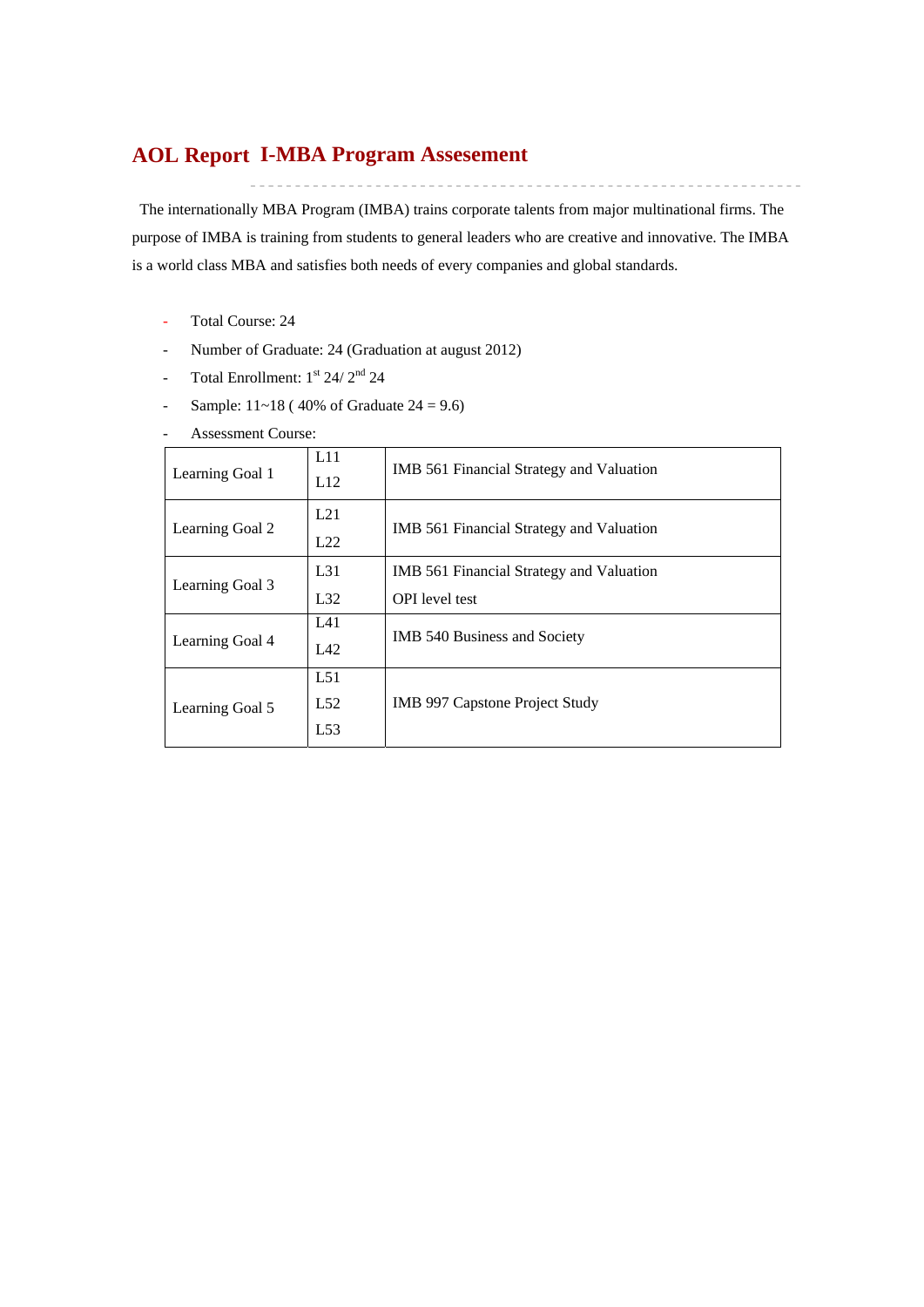## *Overview of assessment*

| <b>I-MBA Program Assessment: Learning Goal 1</b>                                                                                                                                                |                                          |                         |  |  |  |  |  |  |  |  |  |
|-------------------------------------------------------------------------------------------------------------------------------------------------------------------------------------------------|------------------------------------------|-------------------------|--|--|--|--|--|--|--|--|--|
| Learning Goal: Our graduates will be effective communicators.                                                                                                                                   |                                          |                         |  |  |  |  |  |  |  |  |  |
| <b>Learning Objective</b>                                                                                                                                                                       | <b>Sample</b>                            | <b>Methods</b>          |  |  |  |  |  |  |  |  |  |
| (L11) Our students will produce professional<br>business documents.<br>(L12) Our students will deliver effective<br>presentation accompanied with proper media<br>technology.                   | Students enrolled in<br>IMB $561$ (N=11) | - Term paper evaluation |  |  |  |  |  |  |  |  |  |
| Finding<br>- Using term paper evaluation in IMB 561. Average scores for the exceed 2. (meet the expectation)<br>* 1 (Fails to Meet Expectations) 2 (Meets Expectations) 3 (Exceed Expectation). |                                          |                         |  |  |  |  |  |  |  |  |  |

## **I-MBA Program Assessment: Learning Goal 2**

# **Learning Goal: Our graduates will use team building and high-performance management behaviors to lead a team task successfully.**

| <b>Learning Objective</b>                        | <b>Sample</b>        | <b>Methods</b>                  |
|--------------------------------------------------|----------------------|---------------------------------|
| (L21) Out students will have high-performance    |                      |                                 |
| leadership skill.                                | Students enrolled in | Team project presentation<br>Ξ. |
| (L22) Our students will know how to build a team | IMB $561$ (N=11)     | Case discussion                 |
| successfully.                                    |                      |                                 |

Finding

**-** Using course-embedded test in IMB 561. Average scores for the exceed 2. (meet the expectation)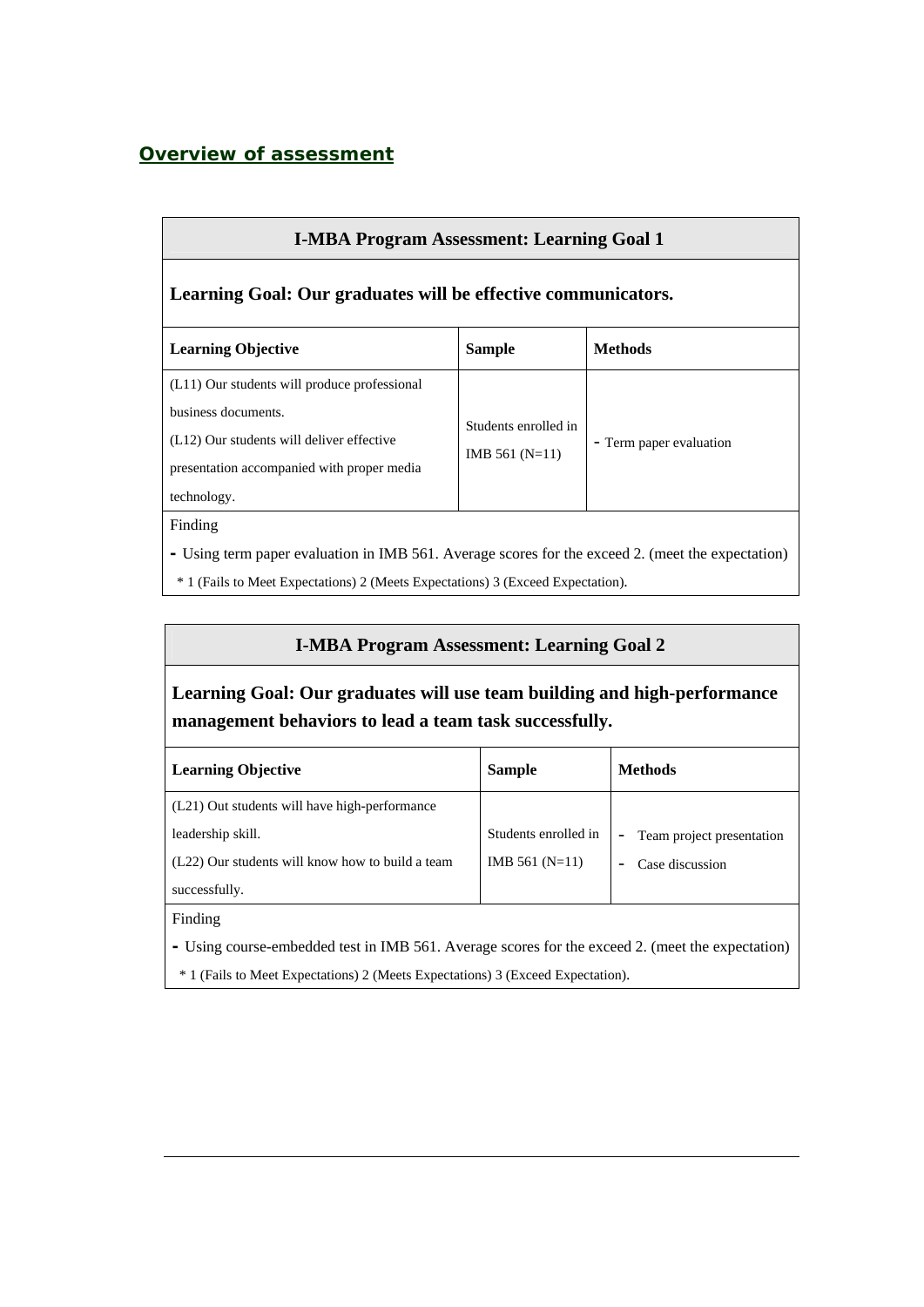#### **I-MBA Program Assessment: Learning Goal 3**

### **Learning Goal: Our graduates will have a global perspective.**

| <b>Learning Objective</b>                             | <b>Sample</b>         | <b>Methods</b>             |  |  |  |  |  |
|-------------------------------------------------------|-----------------------|----------------------------|--|--|--|--|--|
| (L31) Our students will understand global business    |                       |                            |  |  |  |  |  |
| issues and relate current issues to emerging business | Students enrolled in  | - Course-embedded test     |  |  |  |  |  |
| opportunities.                                        | IMB $561$ (N=11)      | - OPI level test (English) |  |  |  |  |  |
| (L32) Our students will have command of business      | <b>OPI</b> level test | speaking Capability test)  |  |  |  |  |  |
| English or other language of major global market.     |                       |                            |  |  |  |  |  |

Finding

**-** Using course-embedded test in IMB 561. Average scores for the exceed 2. (meet the expectation)

\* 1 (Fails to Meet Expectations) 2 (Meets Expectations) 3 (Exceed Expectation).

- All IMBA students should pass OPI level test (Official business English speaking capability test).

#### **I-MBA Program Assessment: Learning Goal 4**

# **Learning Goal: Our graduates will understand the gravity of ethical behavior and corporate social responsibility.**

| <b>Learning Objective</b>                    | <b>Sample</b>        | <b>Methods</b>           |
|----------------------------------------------|----------------------|--------------------------|
| (L41) Our students will identify ethical and |                      |                          |
| social dilemma and be able to recognize      |                      |                          |
| and evaluate alternative courses of action.  | Students enrolled in |                          |
| (L42) Our students will know the             | IMB 540 $(N=18)$     | - Course-embedded survey |
| professional code of conduct within their    |                      |                          |
| discipline.                                  |                      |                          |

Finding

**-** Using course-embedded survey in IMB 540. Average scores for the exceed 2. (meet the

expectation)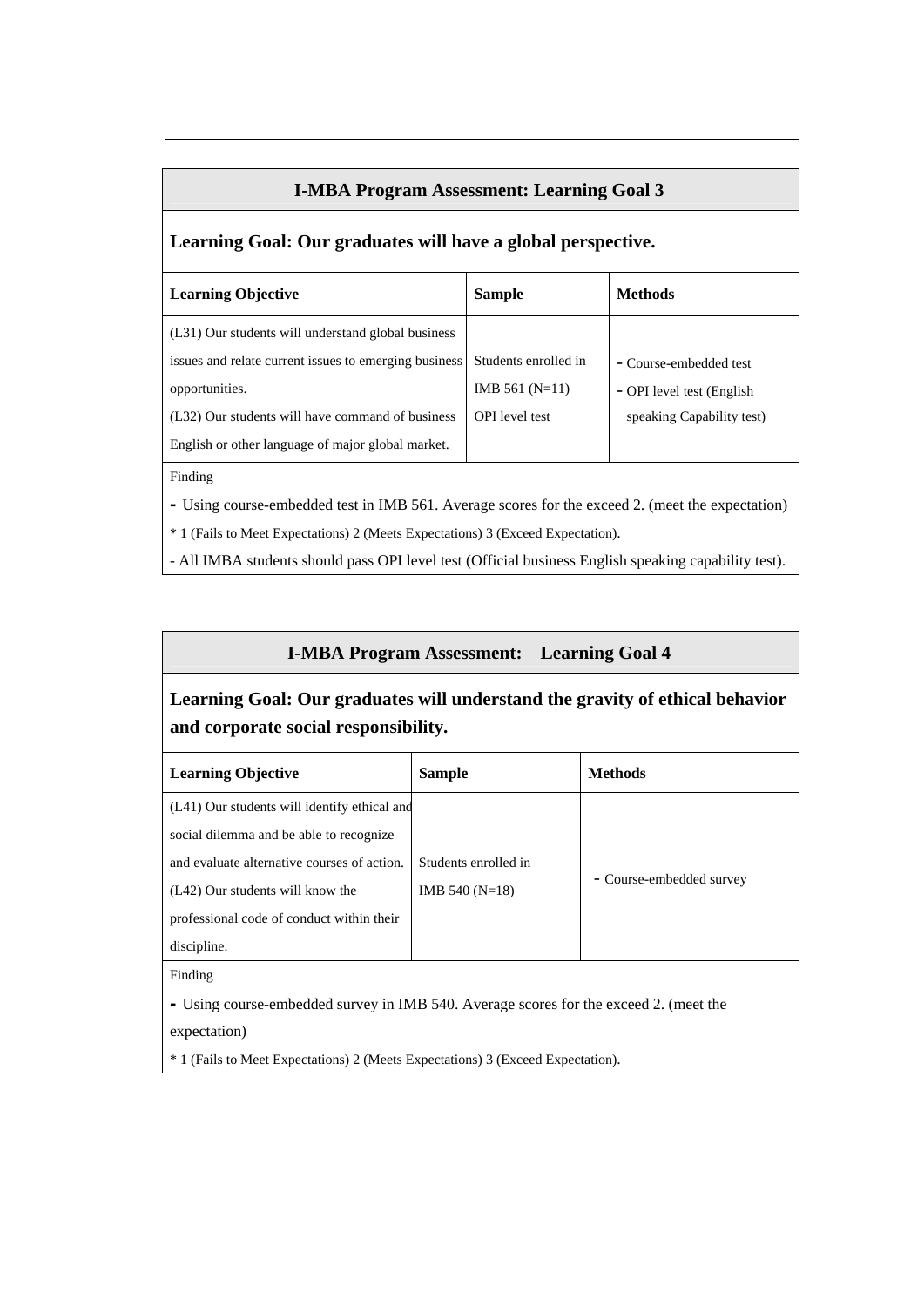#### **I-MBA Program Assessment: Learning Goal 5**

# **Learning Goal: Our graduates will be able to strategically and cross disciplinarily analyze business cases and to use appropriate analytical tools in solving business problems.**

\* 1 (Fails to Meet Expectations) 2 (Meets Expectations) 3 (Exceed Expectation)

(meet the expectation)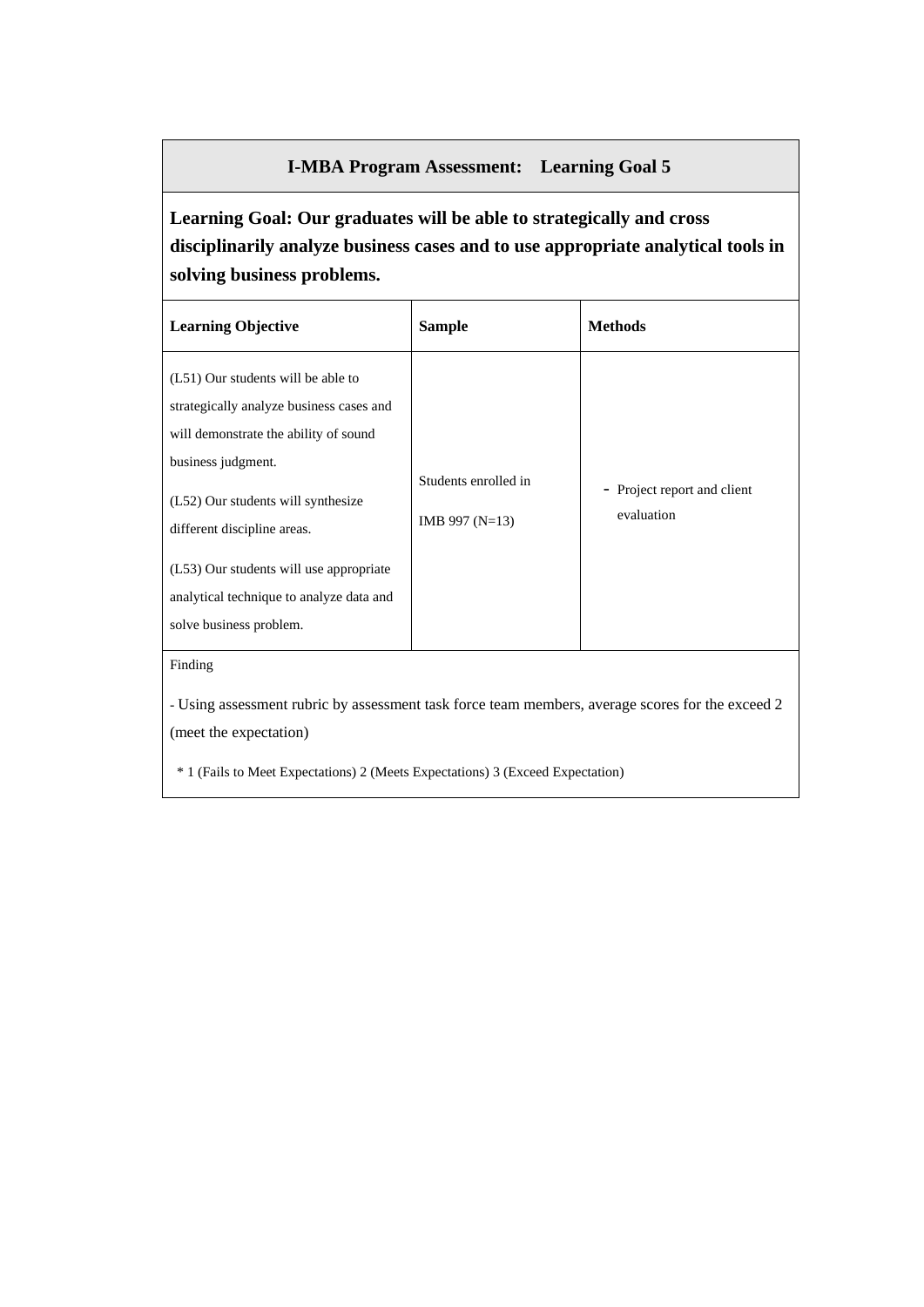# *Data Analysis and Results*

|                | Assessment Learning Goal 1 (L11 & L12): IMB 561 |                |                |                |                |                |                |                |                                                                              |                |                |                |                |                |                |
|----------------|-------------------------------------------------|----------------|----------------|----------------|----------------|----------------|----------------|----------------|------------------------------------------------------------------------------|----------------|----------------|----------------|----------------|----------------|----------------|
|                |                                                 |                |                |                |                |                |                |                | Using term paper evaluation, an evaluator analyzed and scored the term paper |                |                |                |                |                |                |
|                |                                                 |                |                | L11            |                |                |                |                |                                                                              |                |                | L12            |                |                |                |
|                | $\mathbf{1}$                                    | $\overline{2}$ | 3              | $\overline{4}$ | 5              | 6              | $\tau$         | 8              | 1                                                                            | $\overline{c}$ | 3              | $\overline{4}$ | 5              | 6              | $\overline{7}$ |
| $\mathbf{1}$   | 3                                               | 3              | 3              | $\overline{2}$ | 3              | $\overline{2}$ | 3              | $\overline{2}$ | 3                                                                            | 3              | 3              | $\overline{2}$ | 3              | 3              | $\overline{2}$ |
| $\overline{2}$ | 3                                               | 2              | 3              | 2              | 2              | $\overline{2}$ | 3              | 3              | 3                                                                            | $\overline{c}$ | 3              | 3              | 3              | 3              | $\overline{2}$ |
| 3              | 3                                               | 2              | 3              | 3              | 3              | 3              | 2              | 3              | 3                                                                            | 3              | 3              | $\overline{2}$ | 3              | 3              | $\overline{2}$ |
| $\overline{4}$ | 3                                               | 3              | 3              | 3              | 3              | 3              | 3              | $\overline{c}$ | 3                                                                            | 3              | 3              | 3              | 3              | $\overline{2}$ | 3              |
| 5              | 3                                               | 2              | 3              | 3              | 3              | 3              | 3              | 3              | 3                                                                            | $\overline{c}$ | $\overline{2}$ | $\overline{2}$ | 3              | 3              | 2              |
| 6              | 3                                               | 2              | 3              | 3              | 3              | 3              | 3              | 3              | 3                                                                            | 3              | 3              | 3              | 3              | 3              | 3              |
| 7              | 3                                               | 3              | 3              | $\overline{2}$ | 3              | 2              | 3              | 3              | 3                                                                            | 3              | $\overline{2}$ | $\overline{2}$ | 3              | $\overline{2}$ | 3              |
| $\,8\,$        | 3                                               | 2              | 3              | 3              | 3              | $\overline{2}$ | 3              | $\overline{2}$ | 3                                                                            | 3              | $\overline{2}$ | 3              | $\overline{2}$ | 3              | 3              |
| 9              | 3                                               | 2              | 3              | 3              | 2              | 3              | 2              | 3              | 3                                                                            | 3              | $\overline{2}$ | 2              | 3              | 2              | 3              |
| 10             | 3                                               | 3              | 2              | 3              | 3              | $\overline{2}$ | $\overline{2}$ | 3              | 3                                                                            | $\overline{2}$ | 3              | 3              | $\overline{2}$ | 3              | $\mathbf{2}$   |
| 11             | 3                                               | 3              | 2              | 3              | 3              | $\mathbf{2}$   | 3              | 3              | 3                                                                            | $\overline{2}$ | 3              | $\mathbf{2}$   | $\mathbf{2}$   | 3              | $\overline{2}$ |
| 3 point total  | 11                                              | 5              | 9              | 8              | 9              | 5              | 8              | 8              | 11                                                                           | $\tau$         | $\overline{7}$ | 5              | 8              | 8              | 5              |
| 2 point total  | $\mathbf{0}$                                    | 6              | $\overline{2}$ | 3              | $\overline{2}$ | 6              | 3              | 3              | $\mathbf{0}$                                                                 | 4              | $\overline{4}$ | 6              | 3              | 3              | 6              |
| 1 point total  | $\mathbf{0}$                                    | $\overline{0}$ | $\mathbf{0}$   | $\overline{0}$ | $\mathbf{0}$   | $\mathbf{0}$   | $\mathbf{0}$   | $\overline{0}$ | $\mathbf{0}$                                                                 | $\overline{0}$ | $\mathbf{0}$   | $\mathbf{0}$   | $\mathbf{0}$   | $\theta$       | $\mathbf{0}$   |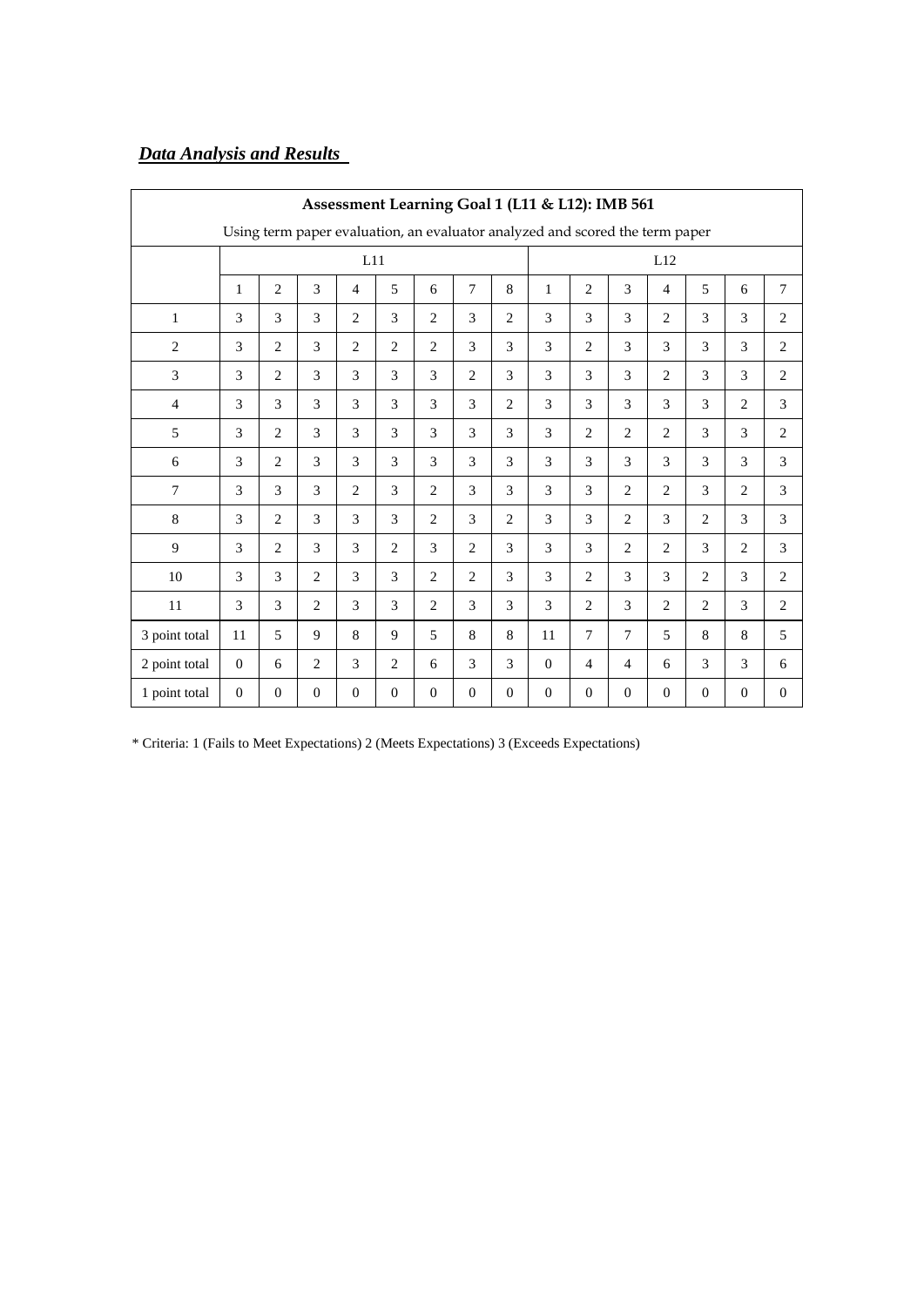|                | Assessment Learning Goal 2 (L21 & L22): IMB 561 |              |                |                |                                                         |                     |                |              |                |  |  |  |  |
|----------------|-------------------------------------------------|--------------|----------------|----------------|---------------------------------------------------------|---------------------|----------------|--------------|----------------|--|--|--|--|
|                |                                                 |              |                |                | Using team project presentation and in class discussion |                     |                |              |                |  |  |  |  |
|                |                                                 |              | L21            |                |                                                         |                     | L22            |              |                |  |  |  |  |
|                | $\mathbf{1}$                                    | $\mathbf{2}$ | 3              | $\overline{4}$ | 5                                                       | $\mathbf{1}$        | 2              | 3            | $\overline{4}$ |  |  |  |  |
| $\mathbf{1}$   | 3                                               | 3            | 3              | 2              | 3                                                       | 3                   | 3              | 3            | $\overline{c}$ |  |  |  |  |
| $\mathbf{2}$   | 3                                               | $\mathbf{2}$ | 3              | 3              | 3                                                       | 3                   | 3              | 3            | 3              |  |  |  |  |
| 3              | 3                                               | 3            | $\mathbf{2}$   | 3              | 3                                                       | 3                   | $\overline{c}$ | 2            | 3              |  |  |  |  |
| $\overline{4}$ | 3                                               | 3            | $\overline{2}$ | 3              | 3                                                       | 3                   | 3              | 3            | 3              |  |  |  |  |
| 5              | 3                                               | $\mathbf{2}$ | $\overline{c}$ | $\overline{c}$ | $\overline{c}$                                          | 3                   | $\overline{c}$ | $\mathbf{2}$ | $\overline{c}$ |  |  |  |  |
| $6\,$          | 3                                               | 3            | $\overline{c}$ | 3              | 3                                                       | 3                   | $\overline{3}$ | 3            | $\overline{c}$ |  |  |  |  |
| $\tau$         | 3                                               | 3            | 3              | $\overline{c}$ | 3                                                       | 3<br>$\overline{c}$ |                | 3            | 3              |  |  |  |  |
| 8              | 3                                               | $\mathbf{2}$ | 3              | 3              | 3                                                       | 3                   | 2              | 3            | 3              |  |  |  |  |
| 9              | 3                                               | $\mathbf{2}$ | 3              | 2              | $\overline{c}$                                          | 3                   | 3              | 3            | 3              |  |  |  |  |
| 10             | 3                                               | $\mathbf{2}$ | $\mathbf{2}$   | 3              | 3                                                       | 3                   | 3              | 3            | $\overline{c}$ |  |  |  |  |
| $11\,$         | 3                                               | $\mathbf{2}$ | $\overline{c}$ | $\overline{c}$ | $\overline{c}$                                          | $\overline{2}$      | $\overline{c}$ | $\mathbf{2}$ | $\overline{c}$ |  |  |  |  |
| 3 point total  | 11                                              | 5            | 5              | 6              | 8                                                       | 9                   | $\tau$         | 8            | 6              |  |  |  |  |
| 2 point total  | $\overline{0}$                                  | 6            | 6              | 5              | 3                                                       | 2                   | $\overline{4}$ | 3            | 5              |  |  |  |  |
| 1 point total  | $\overline{0}$                                  | $\mathbf{0}$ | $\mathbf{0}$   | $\mathbf{0}$   | $\mathbf{0}$                                            | $\boldsymbol{0}$    | $\overline{0}$ | $\mathbf{0}$ | $\mathbf{0}$   |  |  |  |  |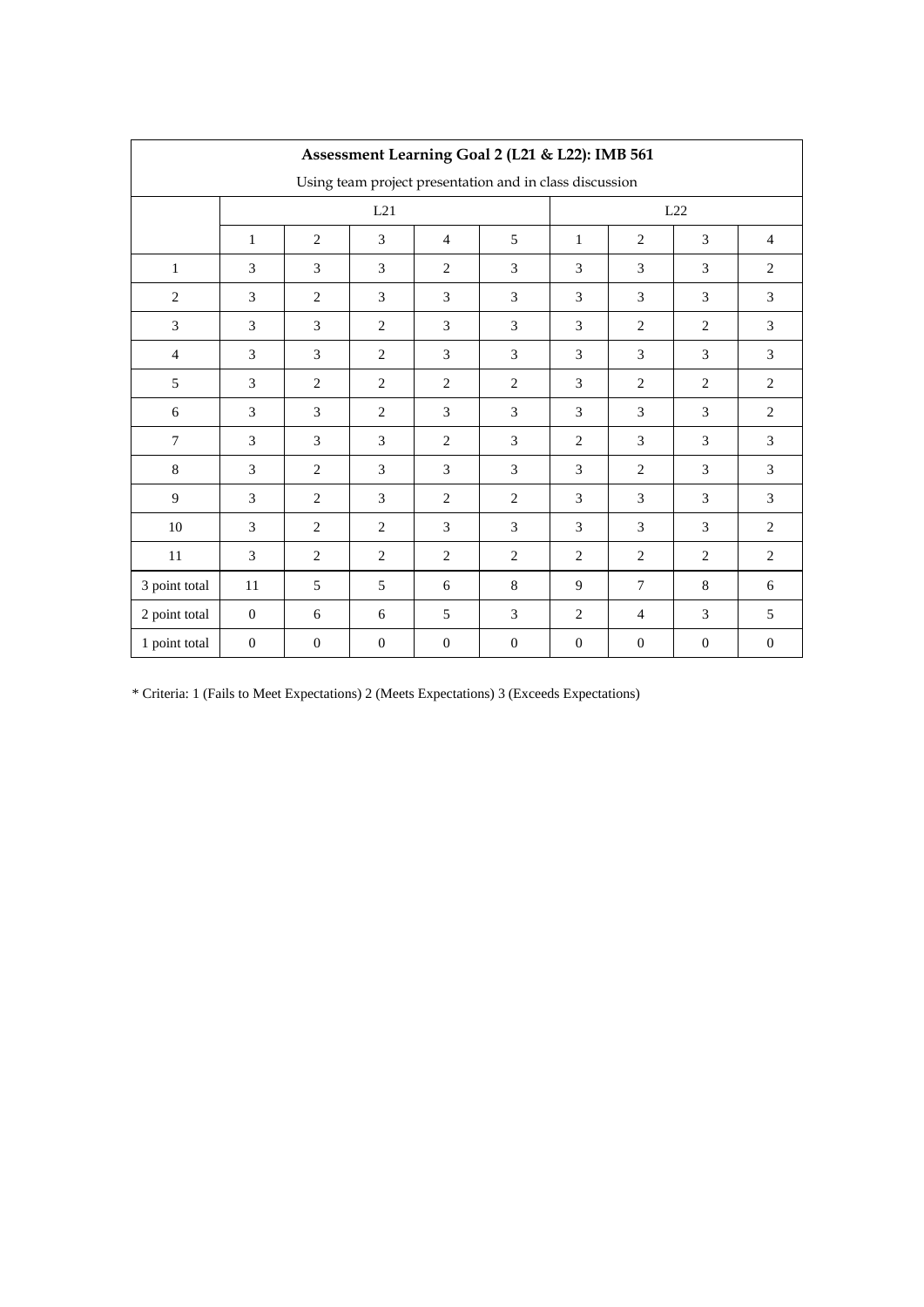|                  | Assessment Learning Goal 3 (L31): IMB 561 |                             |                  |                  |  |  |  |  |  |  |  |  |
|------------------|-------------------------------------------|-----------------------------|------------------|------------------|--|--|--|--|--|--|--|--|
|                  |                                           | Using course-embedded test  |                  |                  |  |  |  |  |  |  |  |  |
|                  |                                           | L31                         |                  |                  |  |  |  |  |  |  |  |  |
|                  | $\mathbf{1}$                              | $\sqrt{2}$                  | $\mathfrak{Z}$   | $\overline{4}$   |  |  |  |  |  |  |  |  |
| $\mathbf{1}$     | $\mathfrak{Z}$                            | $\mathfrak{Z}$              | $\sqrt{2}$       | 3                |  |  |  |  |  |  |  |  |
| $\overline{2}$   | $\mathfrak{Z}$                            | $\overline{3}$              | $\mathfrak{Z}$   | $\mathfrak{Z}$   |  |  |  |  |  |  |  |  |
| $\overline{3}$   | $\mathfrak{Z}$                            | $\mathfrak{Z}$              | $\mathfrak{Z}$   | $\mathfrak{Z}$   |  |  |  |  |  |  |  |  |
| $\overline{4}$   | $\mathfrak{Z}$                            | $\sqrt{2}$                  | $\mathfrak 3$    | $\mathfrak{Z}$   |  |  |  |  |  |  |  |  |
| 5                | $\ensuremath{\mathfrak{Z}}$               | $\ensuremath{\mathfrak{Z}}$ | $\sqrt{3}$       | $\mathfrak{Z}$   |  |  |  |  |  |  |  |  |
| $\sqrt{6}$       | $\mathfrak{Z}$                            | $\ensuremath{\mathfrak{Z}}$ | $\mathfrak 3$    | $\mathfrak{Z}$   |  |  |  |  |  |  |  |  |
| $\boldsymbol{7}$ | $\mathfrak{Z}$                            | $\ensuremath{\mathfrak{Z}}$ | $\mathfrak{Z}$   | $\overline{c}$   |  |  |  |  |  |  |  |  |
| $\,8\,$          | $\mathfrak{Z}$                            | $\mathfrak{Z}$              | $\overline{2}$   | $\mathfrak{Z}$   |  |  |  |  |  |  |  |  |
| $\overline{9}$   | $\mathfrak{Z}$                            | $\mathfrak{Z}$              | 3                | $\mathbf{2}$     |  |  |  |  |  |  |  |  |
| $10\,$           | $\mathfrak{Z}$                            | $\mathfrak{Z}$              | $\overline{3}$   | $\sqrt{2}$       |  |  |  |  |  |  |  |  |
| $11\,$           | $\mathfrak{Z}$                            | $\overline{3}$              | $\mathfrak{Z}$   | $\mathfrak{Z}$   |  |  |  |  |  |  |  |  |
| 3 point total    | $11\,$                                    | $10\,$                      | $\overline{9}$   | $\,8\,$          |  |  |  |  |  |  |  |  |
| 2 point total    | $\boldsymbol{0}$                          | $\mathbf{1}$                | $\sqrt{2}$       | $\mathfrak{Z}$   |  |  |  |  |  |  |  |  |
| 1 point total    | $\boldsymbol{0}$                          | $\boldsymbol{0}$            | $\boldsymbol{0}$ | $\boldsymbol{0}$ |  |  |  |  |  |  |  |  |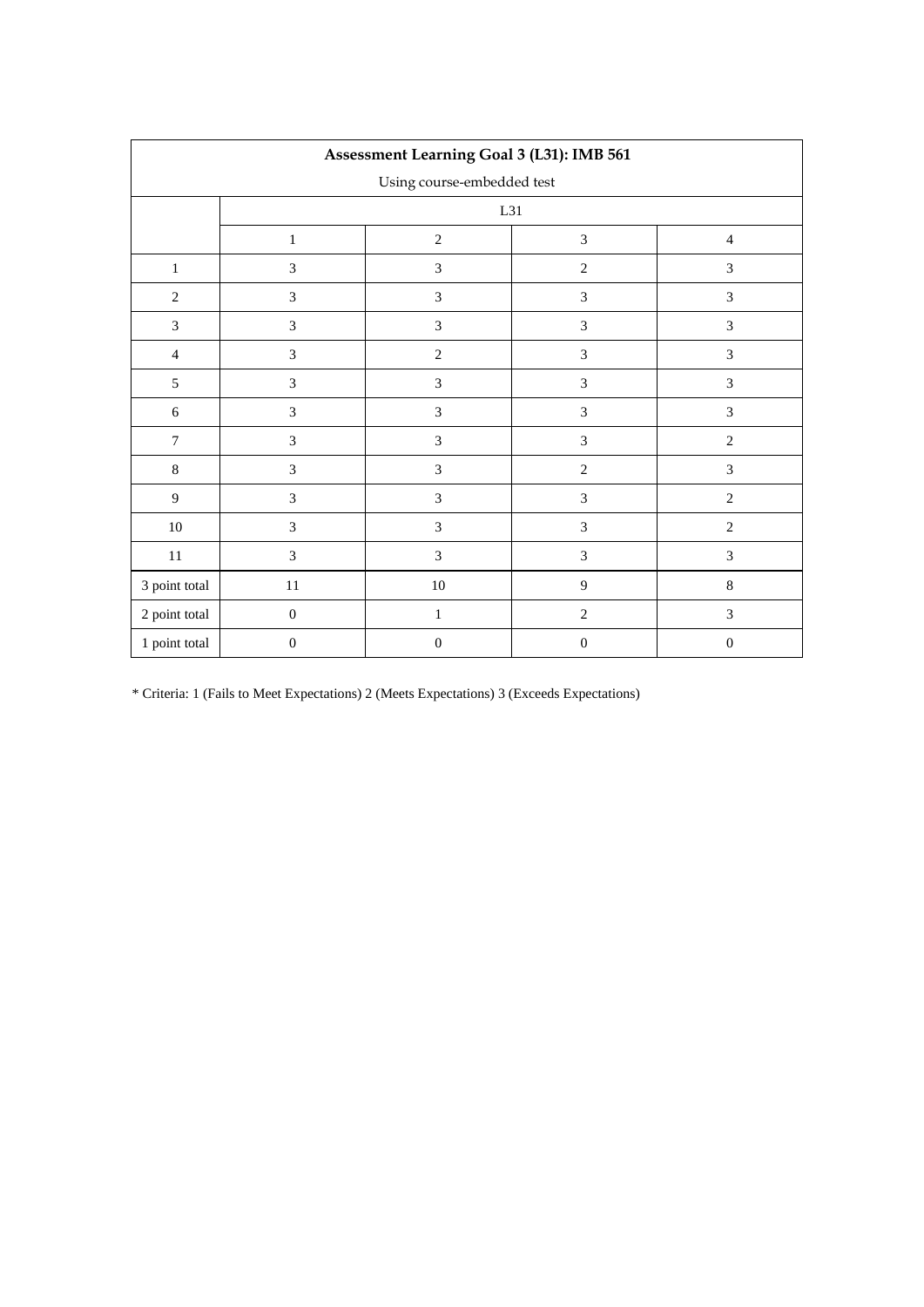|                  |                             | Assessment Learning Goal 4 (L41 & L42): IMB 540 |                             |                              |                |                             |                             |                  |
|------------------|-----------------------------|-------------------------------------------------|-----------------------------|------------------------------|----------------|-----------------------------|-----------------------------|------------------|
|                  |                             |                                                 |                             | Using course-embedded survey |                |                             |                             |                  |
|                  |                             |                                                 | $\rm L41$                   |                              |                | L42                         |                             |                  |
| ${\rm ID}$       | $\mathbf 1$                 | $\sqrt{2}$                                      | $\mathfrak{Z}$              | $\overline{4}$               | $\mathfrak s$  | $\,1$                       | $\sqrt{2}$                  | $\overline{3}$   |
| $\,1$            | $\sqrt{3}$                  | $\ensuremath{\mathfrak{Z}}$                     | $\ensuremath{\mathfrak{Z}}$ | $\mathfrak{Z}$               | $\mathfrak{Z}$ | $\ensuremath{\mathfrak{Z}}$ | $\mathfrak{Z}$              | 3                |
| $\sqrt{2}$       | $\mathfrak{Z}$              | $\sqrt{3}$                                      | $\mathfrak{Z}$              | $\mathfrak{Z}$               | 3              | $\mathfrak{Z}$              | $\mathfrak{Z}$              | $\overline{3}$   |
| $\overline{3}$   | $\mathfrak 3$               | $\ensuremath{\mathfrak{Z}}$                     | $\sqrt{3}$                  | $\mathfrak{Z}$               | $\mathfrak 3$  | $\ensuremath{\mathfrak{Z}}$ | $\mathfrak{Z}$              | 3                |
| $\overline{4}$   | $\mathfrak{Z}$              | $\ensuremath{\mathfrak{Z}}$                     | $\sqrt{3}$                  | $\sqrt{2}$                   | $\mathfrak{Z}$ | $\mathfrak{Z}$              | $\mathfrak{Z}$              | $\sqrt{2}$       |
| $\sqrt{5}$       | $\mathfrak 3$               | $\ensuremath{\mathfrak{Z}}$                     | $\sqrt{3}$                  | $\sqrt{2}$                   | $\mathfrak 3$  | $\ensuremath{\mathfrak{Z}}$ | $\ensuremath{\mathfrak{Z}}$ | $\mathfrak{Z}$   |
| $\sqrt{6}$       | $\mathfrak{Z}$              | $\mathfrak 3$                                   | $\ensuremath{\mathfrak{Z}}$ | $\mathfrak{Z}$               | $\mathfrak{Z}$ | $\mathfrak{Z}$              | $\mathfrak{Z}$              | 3                |
| $\boldsymbol{7}$ | $\sqrt{3}$                  | $\ensuremath{\mathfrak{Z}}$                     | $\sqrt{3}$                  | $\mathfrak{Z}$               | $\sqrt{3}$     | $\ensuremath{\mathfrak{Z}}$ | $\mathfrak 3$               | $\mathfrak{Z}$   |
| $\,8\,$          | $\sqrt{3}$                  | $\ensuremath{\mathfrak{Z}}$                     | $\ensuremath{\mathfrak{Z}}$ | $\ensuremath{\mathfrak{Z}}$  | $\mathfrak{Z}$ | $\ensuremath{\mathfrak{Z}}$ | $\overline{2}$              | $\mathfrak{Z}$   |
| 9                | $\mathfrak{Z}$              | $\mathfrak 3$                                   | $\mathfrak{Z}$              | $\mathfrak{Z}$               | $\mathfrak{Z}$ | $\mathfrak{Z}$              | $\mathfrak{Z}$              | 3                |
| $10\,$           | $\sqrt{2}$                  | $\ensuremath{\mathfrak{Z}}$                     | $\sqrt{2}$                  | $\mathfrak{Z}$               | $\sqrt{2}$     | $\sqrt{2}$                  | $\sqrt{2}$                  | $\sqrt{2}$       |
| 11               | $\mathfrak 3$               | $\ensuremath{\mathfrak{Z}}$                     | 3                           | $\mathfrak{Z}$               | $\mathfrak 3$  | $\mathfrak{Z}$              | $\mathfrak{Z}$              | 3                |
| 12               | $\mathfrak 3$               | $\ensuremath{\mathfrak{Z}}$                     | $\sqrt{3}$                  | $\mathfrak{Z}$               | $\mathfrak 3$  | $\mathfrak{Z}$              | $\mathfrak{Z}$              | $\mathfrak{Z}$   |
| 13               | $\mathfrak 3$               | $\ensuremath{\mathfrak{Z}}$                     | 3                           | $\mathfrak{Z}$               | $\mathfrak 3$  | $\mathfrak{Z}$              | $\mathfrak{Z}$              | $\sqrt{2}$       |
| 14               | $\ensuremath{\mathfrak{Z}}$ | $\ensuremath{\mathfrak{Z}}$                     | $\sqrt{2}$                  | $\sqrt{2}$                   | $\mathfrak{Z}$ | $\sqrt{2}$                  | $\mathfrak{Z}$              | $\overline{3}$   |
| 15               | $\sqrt{3}$                  | $\ensuremath{\mathfrak{Z}}$                     | $\mathfrak{Z}$              | $\mathfrak{Z}$               | $\sqrt{2}$     | $\mathfrak{Z}$              | $\sqrt{2}$                  | 3                |
| 16               | $\mathfrak{Z}$              | $\mathfrak 3$                                   | $\mathfrak{Z}$              | $\mathfrak{Z}$               | $\mathfrak{Z}$ | $\mathfrak{Z}$              | $\overline{3}$              | $\overline{3}$   |
| 17               | $\mathfrak{Z}$              | $\mathfrak 3$                                   | 3                           | $\mathfrak{Z}$               | 3              | $\mathfrak{Z}$              | $\mathfrak{Z}$              | $\overline{3}$   |
| $18\,$           | $\sqrt{2}$                  | $\sqrt{2}$                                      | $\,1$                       | $\sqrt{2}$                   | $\,1\,$        | $\mathfrak{Z}$              | $\,1\,$                     | $\sqrt{2}$       |
| 3 point total    | 13                          | 13                                              | 14                          | 13                           | 14             | 12                          | 14                          | 13               |
| 2 point total    | $\sqrt{2}$                  | $\,1\,$                                         | $\sqrt{2}$                  | $\overline{4}$               | $\sqrt{2}$     | $\mathbf 1$                 | $\sqrt{3}$                  | $\overline{4}$   |
| 1 point total    | $\boldsymbol{0}$            | $\boldsymbol{0}$                                | $\,1$                       | $\boldsymbol{0}$             | $\,1$          | $\boldsymbol{0}$            | $\,1$                       | $\boldsymbol{0}$ |